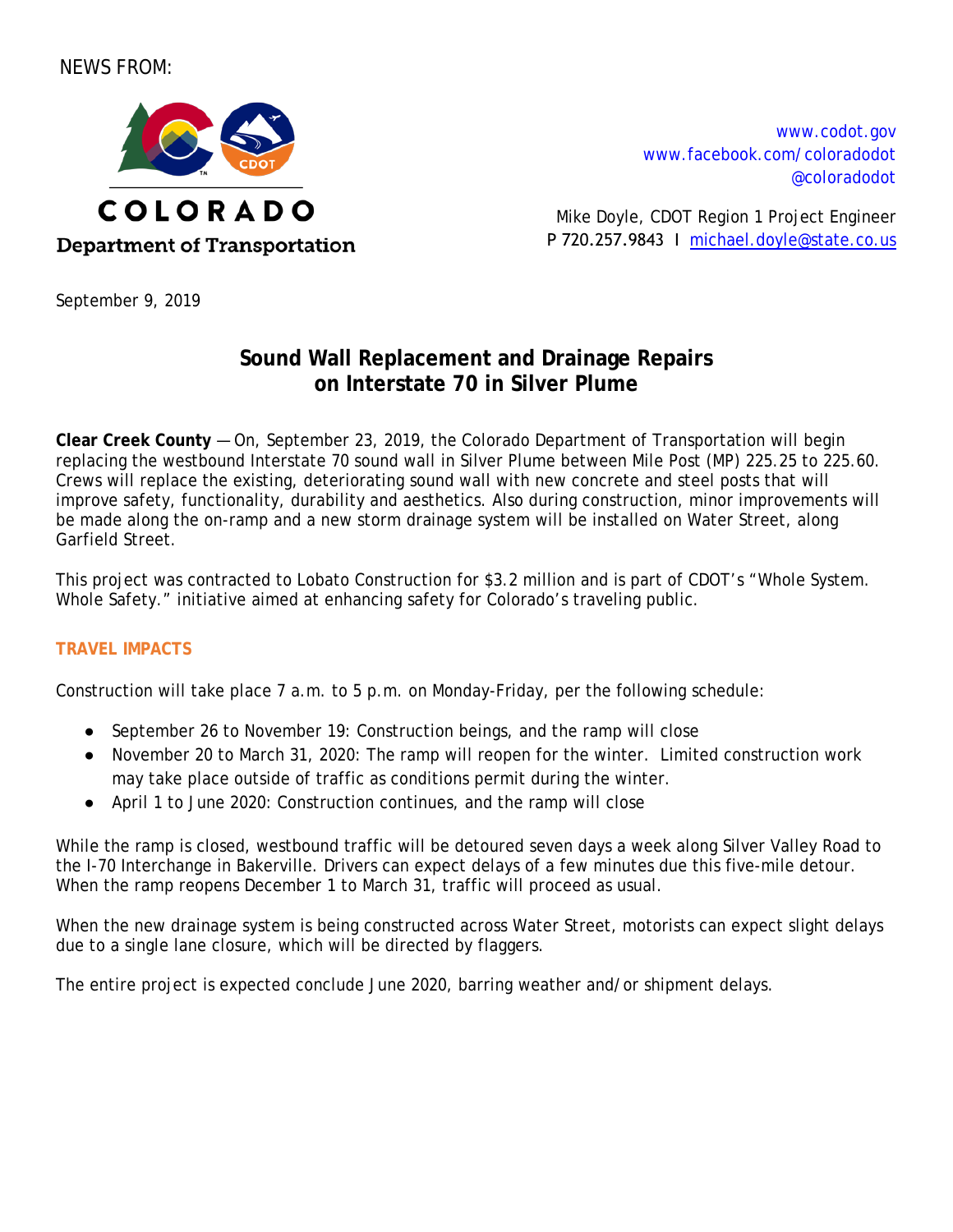

*Project Limits of Construction Work Zone*

## **PROJECT CONTACT INFORMATION**

- Project Phone Line 720-791-3051
- Project email SilverPlumeSoundWall@gmail.com
- Project web site https://www.codot.gov/projects/i-70-silver-plume-sound-wall-replacement
- Sign up for weekly project updates Please log onto the project web site and fill out the right-side form to "Subscribe to Project Updates."

### **REMEMBER: SLOW FOR THE CONE ZONE**

The following tips are to help you stay safe while traveling through maintenance and construction work zones.

- Do not speed in work zones. Obey the posted speed limits.
- Stay Alert! Expect the unexpected.
- Watch for workers. Drive with caution.
- Don't change lanes unnecessarily.
- Avoid using mobile devices such as phones while driving in work zones.
- Turn on headlights so that workers and other drivers can see you.
- Be especially alert at night while driving in work zones.
- Expect delays, especially during peak travel times.
- [Allow ample space](http://www.dot.ca.gov/hq/maint/workzone/Redzone.pdf) between you and the car in front of you.
- Anticipate lane shifts and merge when directed to do so.
- Be patient!

### **WHOLE SYSTEM. WHOLE SAFETY.**

To heighten safety awareness, CDOT recently announced its *[Whole System —](https://www.codot.gov/safety) Whole Safety* initiative. This project takes a systematic statewide approach to safety combining the benefits of CDOT's programs that address driving behaviors, our built environment and the organization's operations. The goal is to improve the safety of Colorado's transportation network by reducing the rate and severity of crashes and improving the safety of all transportation modes. The program has one simple mission—to get everyone home safely.